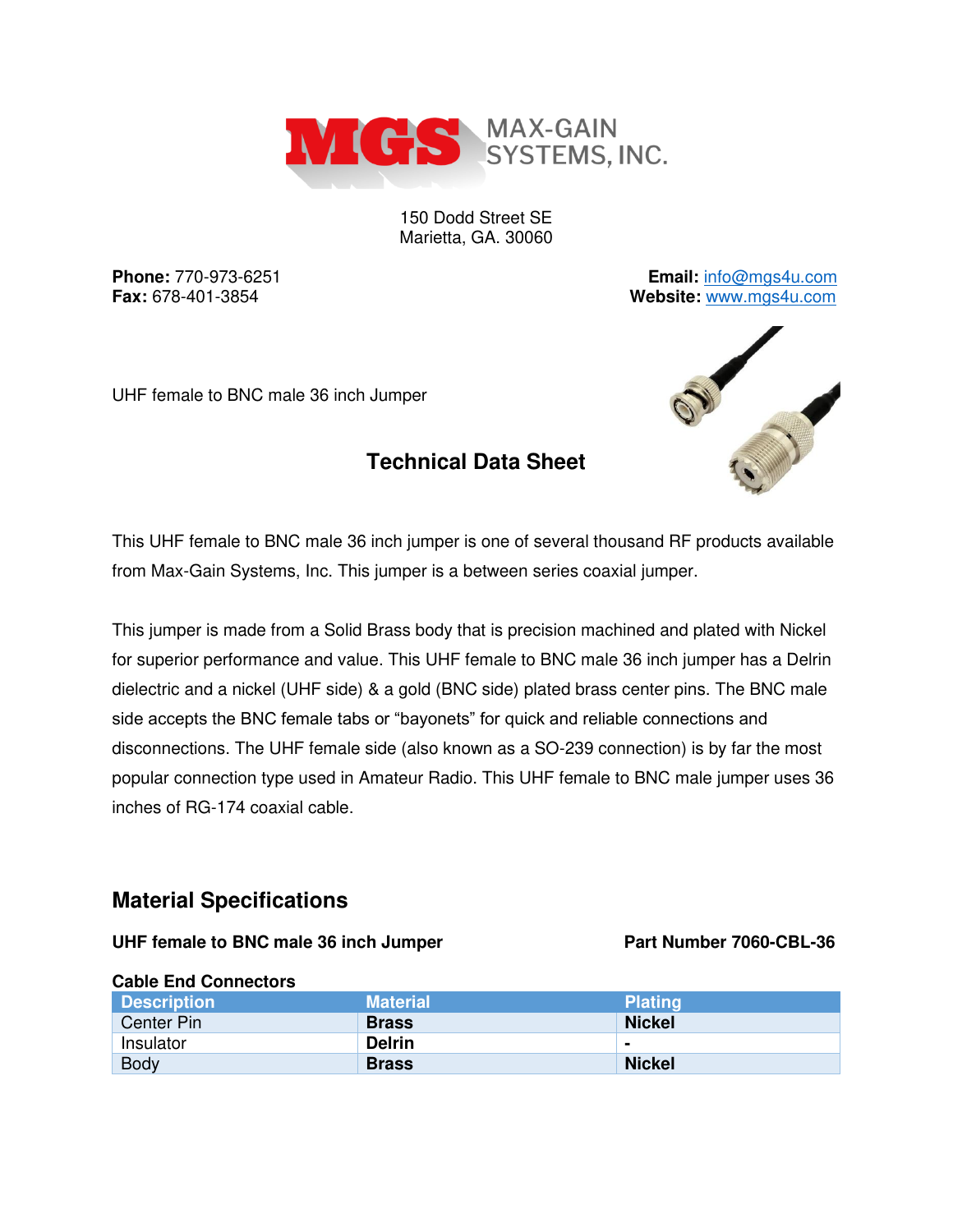| Coax                  |                             |
|-----------------------|-----------------------------|
| <b>Description</b>    | <b>Material and Plating</b> |
| Inner Conductor       | <b>Copper</b>               |
| <b>Conductor Type</b> | <b>Stranded</b>             |
| Insulator             | <b>PE</b>                   |
| <b>First Shield</b>   | Foil, 100%                  |
| <b>Second Shield</b>  | Tinned Copper Braid, 98%+   |
| Jacket                | <b>PVC (NC), BLACK</b>      |

# **Mechanical Specifications**

| <b>Size</b> | <b>Dimension</b>  |
|-------------|-------------------|
| Length      | 36 in (91.44 cm)  |
| Width       | $0.71$ in (18 mm) |
| Height      | $0.71$ in (18 mm) |
| Weight      | 1.8 oz $(52 g)$   |

## **Environmental Specifications**

| Temperature            | <b>Spec</b>          |
|------------------------|----------------------|
| <b>Operating Range</b> | $-40$ to $+80$ deg C |

**Compliance Certifications** (see product page for current documentation)

**Availability** Click the following link (or enter part number in the "SEARCH" bar at the top of any page of the website) to obtain additional part information including price, inventory and certifications: [https://mgs4u.com/product/uhf-female-to-bnc-male-36-inch-jumper-7060-cbl-](https://mgs4u.com/product/uhf-female-to-bnc-male-36-inch-jumper-7060-cbl-36/?v=7516fd43adaa)[36/?v=7516fd43adaa](https://mgs4u.com/product/uhf-female-to-bnc-male-36-inch-jumper-7060-cbl-36/?v=7516fd43adaa)